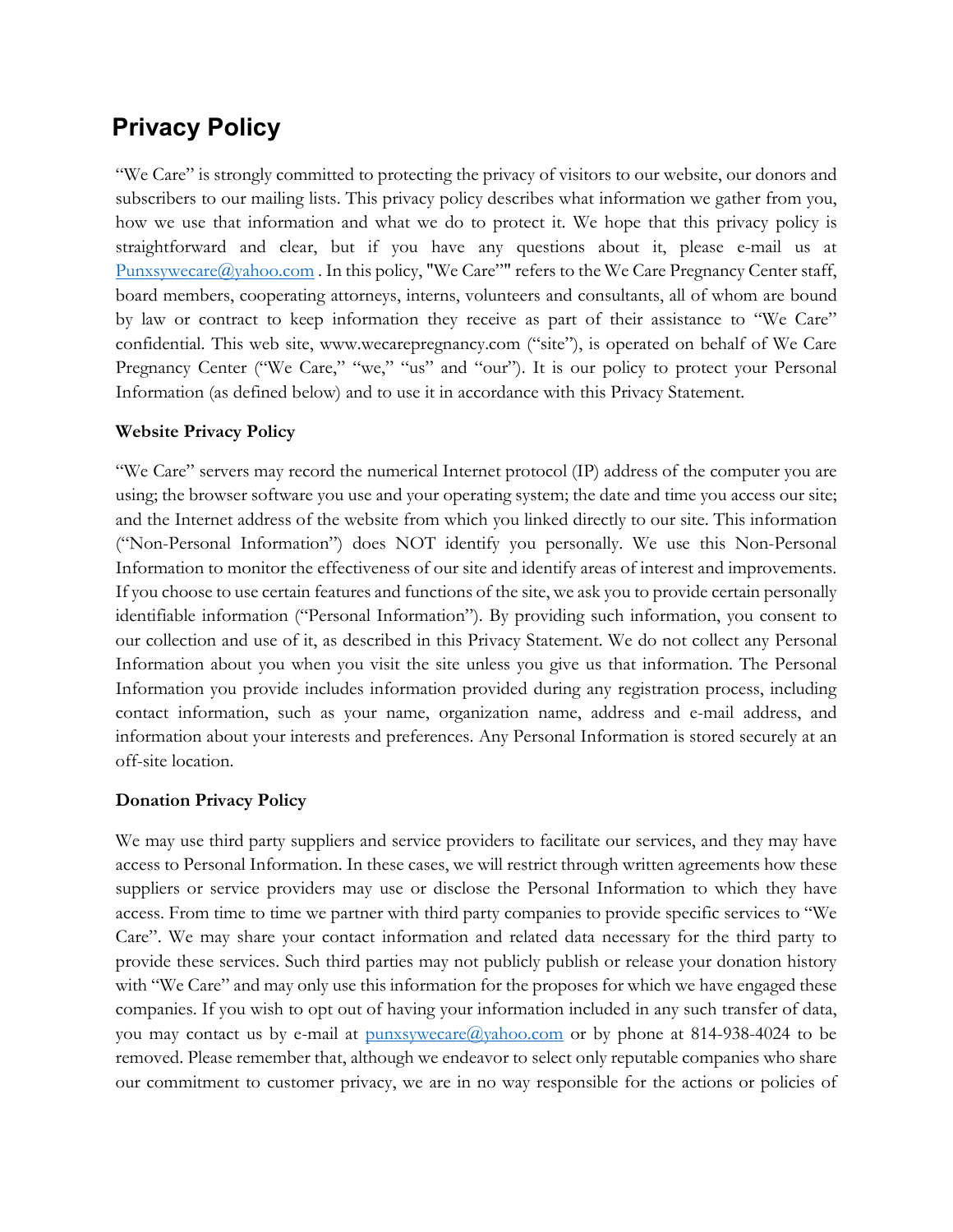these other organizations. Further, we may not be able to secure their compliance with this privacy policy. Please note that we do not retain credit card information. If any credit card information is collected these credit card numbers are kept in a secure, offline location with our vendor and are processed in a secure online process where no credit card information is stored or transmitted using "We Care" computers. Our technical security measures include using industry standard 128bit encryption to secure the transfer of data between your browser and our payment processor vendor's servers. Although we will use all reasonable means to safeguard the privacy of your personal information, transmissions made via the Internet cannot be made absolutely secure. When our forms ask users to enter sensitive information (such as a credit card number), that information is encrypted and is protected with the best encryption method in the industry - Secure Sockets Layer (SSL). While on a secure page the lock icon on the bottom of Web browsers such as Firefox and Microsoft Internet Explorer becomes locked, as opposed to unlocked, or open.

## Mailing List Privacy Policy

"We Care" maintains several mailing lists. There are a number of ways to subscribe to the "We Care" mailing lists, including submitting a form at our website or e-mailing us. When you subscribe, you may receive a confirmation message welcoming you to "We Care" mailing lists. You may remove your name from our e-mail list at any time by sending a request to  $\frac{p_{\text{unxsywecare}}(a_{\text{yahoo.com}})}{p_{\text{unxsywecare}}(a_{\text{yahoo.com}})}$ .

### Publicly Sharing Your Comments and Stories

"We Care" sometimes receives information from website visitors who have successfully participated in our programs and/or employed our resources. In certain instances, we would like to publicly share the comments and stories we receive by posting this information on our website. We will not, however, publicly share ANY information we receive on our website without first receiving the express consent of the individual who submitted the information. Furthermore, we will not post information in any way that specifically identifies the sender of that information unless the sender approves it.

### Children

We do not knowingly collect any information from children under 13.

### Compelled Disclosure

If we are required by law to disclose the information that you have submitted, we will attempt to provide you with notice (unless we are prohibited) that a request for your information has been made in order to give you an opportunity to object to the disclosure. We will attempt to provide this notice by e-mail, if you have given us an e-mail address or by postal mail if you have entered a postal address. We will independently object to overly broad requests for access to information about users of our site. If you do not challenge the disclosure request, we may be legally required to turn over your information.